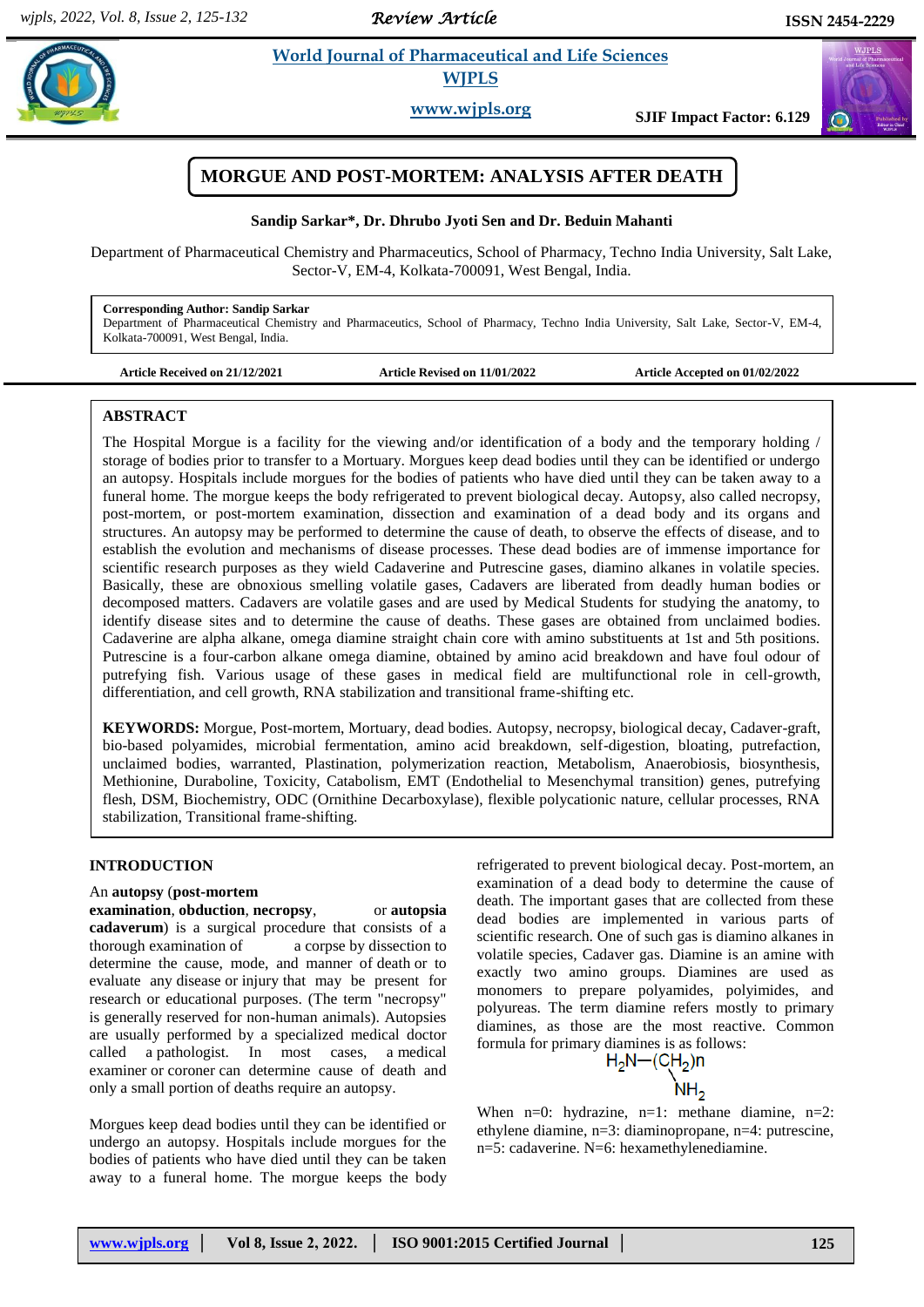Aliphatic diamines: [Linear: 1 carbon: methane diamine (diaminomethane), 2 carbons: ethylene diamine (1,2-<br>diaminomethane), 3 carbons: 1,3-diaminopropane diaminomethane), 3 carbons: (propane-1,3-diamine), 4 carbons: putrescine (butane-1,4-diamine), 5 carbons: cadaverine (pentane-1,5 diamine), 6 carbons: hexamethylenediamine (hexane-1,6-diamine), trimethylhexamethylenediamine. Branched: Derivatives of ethylene diamine are prominent: 1,2-diaminopropane, which is chiral, diphenylethylenediamine, which is C2-symmetric, trans-1,2-diaminocyclohexane, which is C2-symmetric] Cyclic [1,4-Diazacycloheptane, 1,4-Diazacycloheptane] Xylylenediamines [o-xylylenediamine or OXD, mxylylenediamine or MXD, p-xylylenediamine or PXD]

Aromatic diamines [o-phenylenediamine or OPD, mphenylenediamine or MPD, p-phenylenediamine or PPD]

A cadaver is a dead human body that is used by medical students, physicians and other scientists to study anatomy, identify disease sites, determine causes of death, and provide tissue to repair a defect in a living human being. Students in medical school study and dissect cadavers as a part of their education. Others who study cadavers include archaeologists and artists. The Cadavers are mostly used in Courts of Law, where it is referred to a dead body as well as by recovery items searching for bodies in Natural Disaster. Justification: Do you know why it is so called?

The word comes from the Latin word Cadere which means to fall. A cadaver graft (also called ―postmortem graft) is the grafting of tissue from a dead body onto a living human to repair a defect or disfigurement. Cadavers can be observed for their stages of decomposition, helping to determine how long a body has been dead. Cadavers have been used in art to depict the human body in paintings and drawings more accurately. They are obnoxious invisible volatile compounds.

### **ORIGIN AND HISTORY**

By the 1880s the fame of the Paris morgue, and admiration of its now-efficient administrative structures, had spread across the world. The word morgue began to be used to describe places where the dead were kept in both Britain and America, replacing the older "dead house" and becoming synonymous with mortuary. The first real dissections for the study of disease were carried out about 300 BCE by the Alexandrian physicians Herophilus and Erasistratus, but it was the Greek physician Galen of Pergamum in the late 2nd century CE who was the first to correlate the patient's symptoms (complaints) and signs (what can be seen and felt) with what was found upon examining the "affected part of the deceased." This was a significant advance that eventually led to the autopsy and broke an ancient barrier to progress in medicine. The history of the use of cadavers is one that is filled with controversy, scientific advancements, and new discoveries. It all started in 3rd

century ancient Greece with two physicians by the name of Herophilus of Chalcedon and Erasistratus of CEOs. They practiced the dissection of cadavers in Alexandria, and it was the dominant means of learning anatomy. After both of these men died the popularity of anatomical dissection decreased until it wasn't used at all. It wasn't revived until the 12th century and it became increasingly popular in the 17th century and has been used ever since. In light of the new discoveries and advancements that were being made religious moderation of dissection relaxed significantly, however the public perception of it was still negative. Because of this perception, the only legal source of cadavers was the corpses of criminals who were executed, usually by hanging. Many of the offenders whose crimes―warranted dissection and their families even considered dissection to be more terrifying and demeaning than the crime or death penalty itself. There were many fights and sometimes even riots when relatives and friends of the deceased and soon to be dissected tried to stop the delivery of corpses from the place of hanging to the anatomists. The government at the time (17th century) took advantage of these qualms by using dissection as a threat against committing serious crimes. They even increased the number of crimes that were punished by hanging to over 200 offenses. Nevertheless, as dissection of cadavers became even more popular, anatomists were forced to find other ways to obtain cadavers. It was found that the cost of dying was incredibly high and a large amount of funeral homes were scamming people into paying more than they had to. These exposures didn't necessarily remove stigma but created fear that a person and their families would be victimized by scheming funeral directors, therefore making people reconsider body donation. Currently, body donation isn't surrounded by stigma but can be considered as celebrated. Body donation has not only led to scientific advancements and discoveries, it has also led to lives being saved. $^{[1]}$ 

- **Stages of Decomposition:** The first stage is **Autolysis**: More commonly known as self-digestion, during which the body's cells are destroyed through the action of their own digestive enzymes. However, these enzymes are released into the cells because of active processes ceasing in the cells, not as an active process. In other words, though autolysis resembles the active process of digestion of nutrients by live cells, the dead cells are not actively digesting themselves as is often claimed in popular literature and as the synonym of autolysis-self-digestionseems to imply. As a result of autolysis liquid is created that seeps between the layers of skin and results in peeling of the skin. During this stage, flies (when present) begin to lay eggs in the openings of the body: eyes, nostrils, mouth, ears, open wounds, and other orifices**.**
- The second stage of Decomposition is **Bloating**: Bacteria in the gut begins to break down the tissues of the body, releasing gas that accumulates in the intestines, which becomes trapped because of the early collapse of the small intestine. This bloating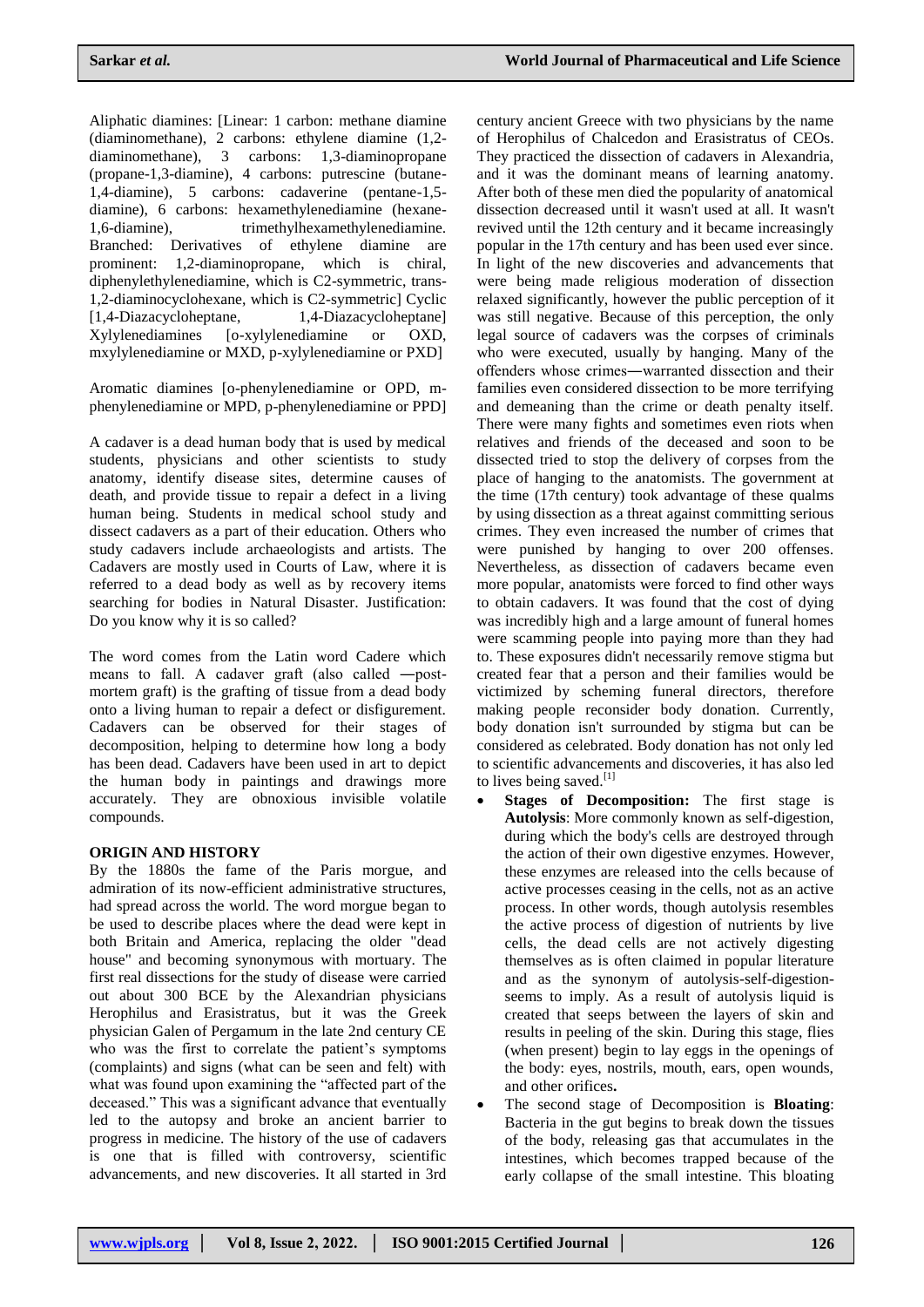occurs largely in the abdomen, and sometimes in the mouth, tongue, and genitals. This usually happens around the second week of decomposition. Gas

accumulation and bloating will continue until the body is decomposed sufficiently for the gas to escape.



**Figure-1: Autopsy.**

 The third stage is **Putrefaction**: It is the final and longest stage. Putrefaction is where the larger structures of the body break down, and tissues liquefy. The digestive organs, brain, and lungs are the first to disintegrate. Under normal conditions, the organs are unidentifiable after three weeks. The muscles may be eaten by bacteria or devoured by animals. Eventually, sometimes after several years, all that remains is the skeleton. In acid-rich soils, the skeleton will eventually dissolve into its base chemicals.

**Purposes:** Autopsies are performed for either legal or medical purposes. Autopsies can be performed when any of the following information is desired:

- Determine if death was natural or unnatural
- Injury source and extent on the corpse
- Manner of death must be determined
- Time since death
- Establish identity of the deceased
- Retain relevant organs
- If it is an infant, determine live birth and viability

For example, a forensic autopsy is carried out when the cause of death may be a criminal matter, while a clinical or academic autopsy is performed to find the medical cause of death and is used in cases of unknown or uncertain death, or for research purposes. Autopsies can be further classified into cases where external examination suffices, and those where the body is dissected and internal examination is conducted. Permission from next of kin may be required for internal autopsy in some cases. Once an internal autopsy is complete, the body is reconstituted by sewing it back together.

**Factors:** The rate of Decomposition depends of Cadaver volatile compounds depends on the following points:

- **Temperature**
- **Environment**

The warmer and more humid the environment, the faster the body is broken down. The presence of carrionconsuming animals will also result in exposure of the skeleton as they consume parts of the decomposing body.

### How long does a Cadaver Last?

A Cadaver settles over the three months after embalming, dehydrating to a normal size. By the time it's finished, it could last up to six years without decay. The face and hands are wrapped in black plastic to prevent them from drying, an eerie sight for medical students on their first day in the lab.<sup>[2]</sup>

**Sources of Cadaver**: Most common sources are body donation programs and ―unclaimed bodies—that is, bodies of individuals who die without relatives or friends to claim them for burial or without the means to afford burial. In some countries with a shortage of available bodies, anatomists import Cadavers, from other countries.

**Effects of Cadavers on Human Body:** This Obnoxious Smelling volatile gas has following irritable impacts on Human Health. Most of medical students complained of symptoms of acute exposure to formalin-treated cadavers such as:

- Unpleasant smell (91.2%).
- Dry or sore nose  $(74.2\%)$ ,
- Running or congested nose (69.5%),
- Unusual thirst (53.9%),
- Itching in the eyes  $(81.3\%)$ ,
- Redness in the eyes (72.4%),
- Excessive lacrimation (76.1%) etc.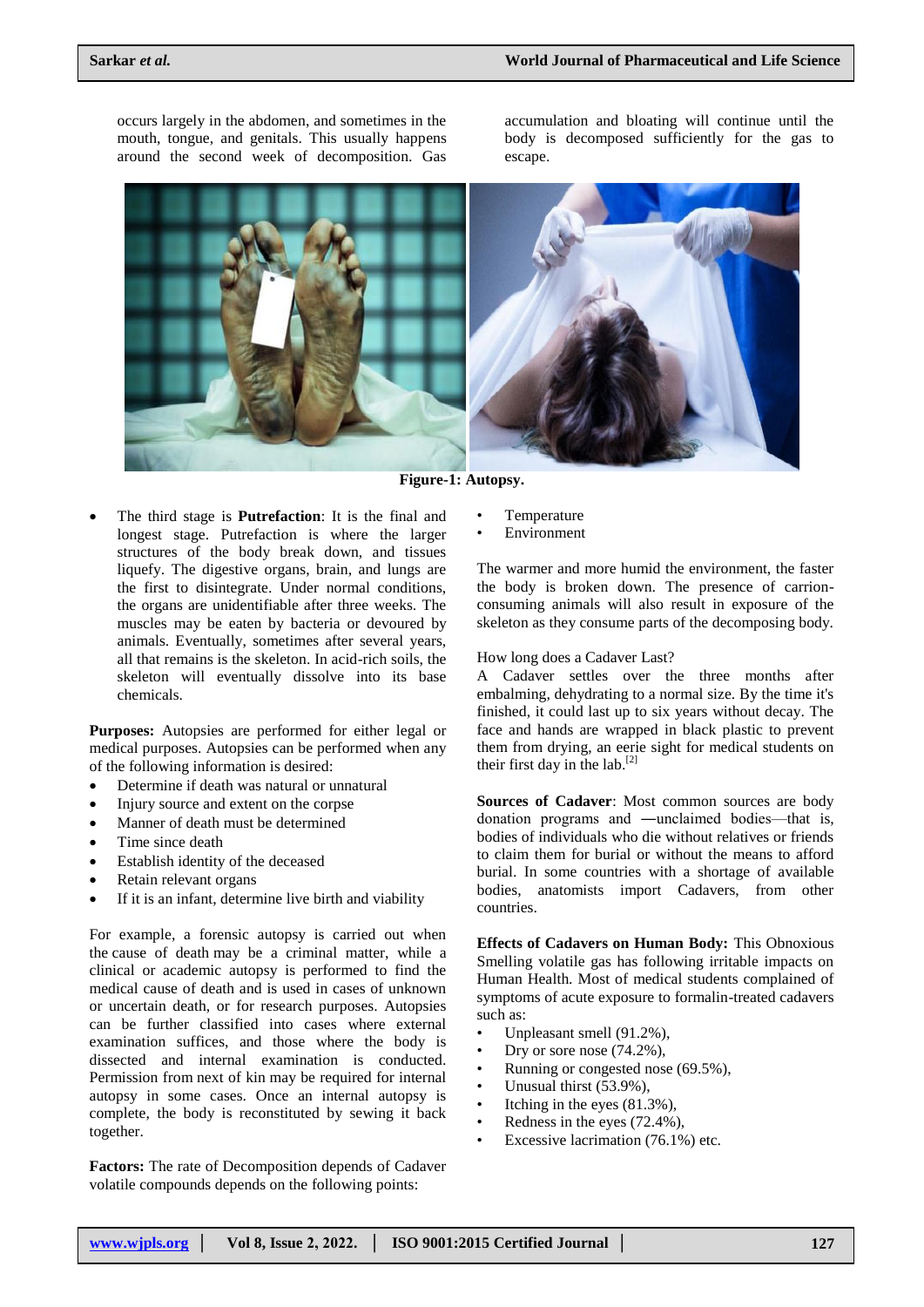**Importance of Cadaver in dissection:** For a cadaver to be viable and ideal for anatomical study and dissection, the body must be refrigerated or the preservation process must begin within 24 hours of death. This preservation may be accomplished by embalming using a mixture of embalming fluids, or with a relatively new method called Plastination. Both methods have advantages and disadvantages in regards to preparing bodies for anatomical dissection in the educational setting.<sup>[3]</sup>

**Effect of Cadaver gas in medical field**: In present-day times, cadavers have become more and more popular within the medical and surgical community to gain further knowledge on human gross anatomy. Surgeons have dissected and examined cadavers before surgical procedures on living patients to identify any possible deviations within the surgical area of interest. New types of surgical procedures can lead to numerous obstacles involved within the procedure which can be eliminated through prior knowledge from the dissection of a cadaver. Cadavers not only provide medical students and doctor's knowledge about the different functions of the human body, but they also provide multiple causes of malfunction within the human body. Galen (250 AD), a Greek physician, was one of the first to associate events that occurred during a human's life with the internal ramifications found later after death. A simple autopsy of a cadaver can help determine origins of deadly diseases or disorders. Autopsies also can provide information on how certain drugs or procedures have been effective within the cadaver and how humans respond to certain injuries. Appendectomies, the removal of the appendix, are performed 28,000 times a year in the United States and are still practiced on human cadavers and not with technology simulations. Gross anatomy, a common course in medical school studying the visual structures of the body, gives students the opportunity to have a handson learning environment. The need for cadavers has also grown outside of academic programs for research. Organizations like Science Care and the Anatomy Gifts Registry help send bodies where they are needed most.

#### Do you know the smelling of Cadaver?

Cadaver gases and compounds produced in a decomposing body emit distinct odours. While not all compounds produce odours, several compounds do have recognizable odours, including: Cadaverine and Putrescine smell like rotting flesh.

**Uses of Cadaver**: Every student has to use Cadaver painstakingly suture each body part back together. Professors would only accept the best and sincere efforts. The cadavers are then returned to their families to be cremated. However, the university took one step further!

**Probability of getting affected by diseases from Cadaver**: Infectious pathogens in cadavers that present particular risks include *Mycobacterium tuberculosis*, hepatitis B and C, the AIDS virus HIV, and prions that cause transmissible spongiform encephalopathies such as

Creutzfeldt-Jakob disease (CJD) and Gerstmann-Straussler-Scheinker syndrome (GSS).[4]

**Preservation of Cadaver Gas**: A number of chemicals are used in various proportions to preserve cadavers. The main chemicals are typically: formaldehyde, phenol, methanol, and glycerine.... It is part of the embalming solution at a 3.0% concentration.

**Plastination**: Whole-body Plastination begins with much the same method as traditional embalming; a mixture of embalming fluids and water are pumped through the cadaver via arterial injection. After this step is complete, the anatomist may choose to dissect parts of the body to expose particular anatomical structures for study. After any desired dissection is completed, the cadaver is submerged in acetone. The acetone draws the moisture and soluble fats from the body and flows in to replace them. The cadaver is then placed in a bath of the plastic or resin of the practitioner's choice and the step known as forced impregnation begins. The bath generates a vacuum that causes acetone to vaporize, drawing the plastic or resin into the cells as it leaves. Once this is done the cadaver is positioned, the plastic inside it is cured, and the specimen is ready for use. The method of Cadaver preservation involves the replacement of fluids and soluble lipids in body with plastics. These are called Plastinates.<sup>[5]</sup>

**Advantages and Disadvantages of Cadaver on using Plastination:** Plastinates are advantageous in the study of anatomy as they provide durable, non-toxic specimens that are easy to store. However, they still have not truly gained ground against the traditionally embalmed cadaver. Plastinated cadavers are not accessible for some institutions, some educators believe the experience gained during embalmed cadaver dissection is more valuable, and some simply do not have the resources to acquire or use plastinate. While many cadavers were murderers provided by the state, few of these corpses were available for everyone to dissect.

### **Diamino Alkanes in Volatile Species**

#### $H_2N$ `NH<sub>2</sub>

**Cadaverine:** Cadaverine is an alkane-alpha, omegadiamine comprising a straight-chain pentane core with amino substituents at positions 1 and 5. Cadaverine was first described in 1885 by the Berlin physician Ludwig Brieger (1849–1919). Cadaverine is a toxic diamine with the formula  $NH<sub>2</sub>(CH<sub>2</sub>)<sub>5</sub>NH<sub>2</sub>$  having the molecular weight of 102.18 g/mol. Cadaverine is also known by the names 1,5-pentanediamine and pentamethylenediamine. Pentolinium and pentamethonium are both chemical derivatives of cadaverine. It is a lysine catabolite involved in plant growth and development. Cadaverine has a similar structure to the synthesized petrochemical hexamethylenediamine, and thus can be used to replace hexamethylenediamine in the production of polyamides or polyurethanes. Cadaverine is becoming an important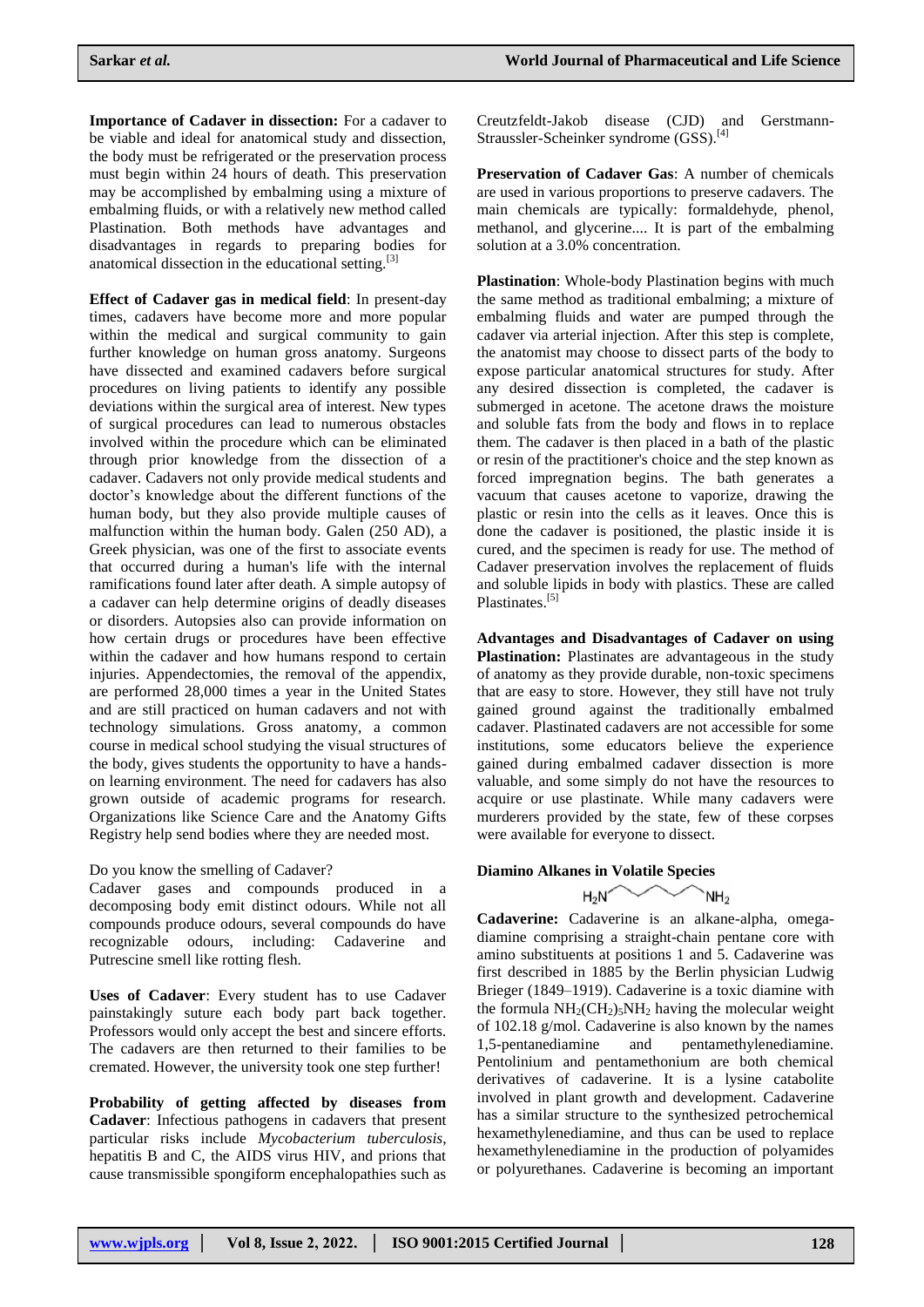industrial chemical because it exhibits broad prospects for various applications, and especially for the synthesis of fully bio-based polyamides by polymerization with dicarboxylic acids derived from renewable sources. At present, cadaverine can be produced by direct microbial fermentation or whole-cell bioconversion. For direct microbial fermentation, cadaverine-producing strains are mainly engineered from the conventional L-lysine producers *Corynebacterium glutamicum* and *Escherichia coli*, because L-lysine is the direct precursor of cadaverine. It is formed through the direct decarboxylation of L-lysine catalysed by lysine decarboxylase, and that is widely distributed in prokaryotes and eukaryotes. Cadaverine plays an important role in cell survival at acidic pH and protects cells that are starved of inorganic phosphate, Pi, under anaerobic conditions. In plants, it is involved in regulating diverse processes such as plant growth and development, cell signalling, stress response, and insect defence. Cadaverine formation is also related to animal growth and tumorigenesis.<sup>[6]</sup>



**Chemistry**: Chemical formula: CAS: 462-94-2,  $C_5H_{14}N_2$ , Molar mass: 102.81 g/mol, Density: 0.8730 g/mL, Melting point: 11.83℃ (53.29°F; 284.98K), Boiling point: 179.1°C (354.3°F; 452.2K), Solubility: Soluble in water, Appearance: Colourless to yellow oily liquid, Odour: Unbearably unpleasant to unpleasant, Acidity (pKa): 10.25, 9.13, Refractive index: 1.458.



**Figure-5: Lysine to Cadaverine.**

**Methods of Preparation:** Cadaverine is a carrion odour produced by microbial metabolism of the amino acid lysine. Cadaverine is a foul-smelling diamine compound produced by the putrefaction of animal tissue. It is also produced by the process of decarboxylation of the amino acid, lysine (where, the raw material lysine is preferably a free base i.e. lysine base). Here, L-lysine is usually preferred. Cadaverine dicarboxylate is produced by performing an enzymatic (Lysine decarboxylase) decarboxylation reaction of a lysine solution while adding a dicarboxylic acid, containing 4 to 10 carbons to the lysine solution to maintain pH of the solution at a level sufficient for the enzymatic decarboxylation reaction to occur. For example, 4.0-8.0. According to the present invention, cadaverine dicarboxylate can be simply and efficiently produced in the way where the cadaverine dicarboxylate obtained by the present invention can be used in a polymerization reaction for producing nylon.

# **Structure**

Cadaverine is a structural derivative ammonia.



Cadaverine Metabolism

Figure-6: Cadaverine metabolism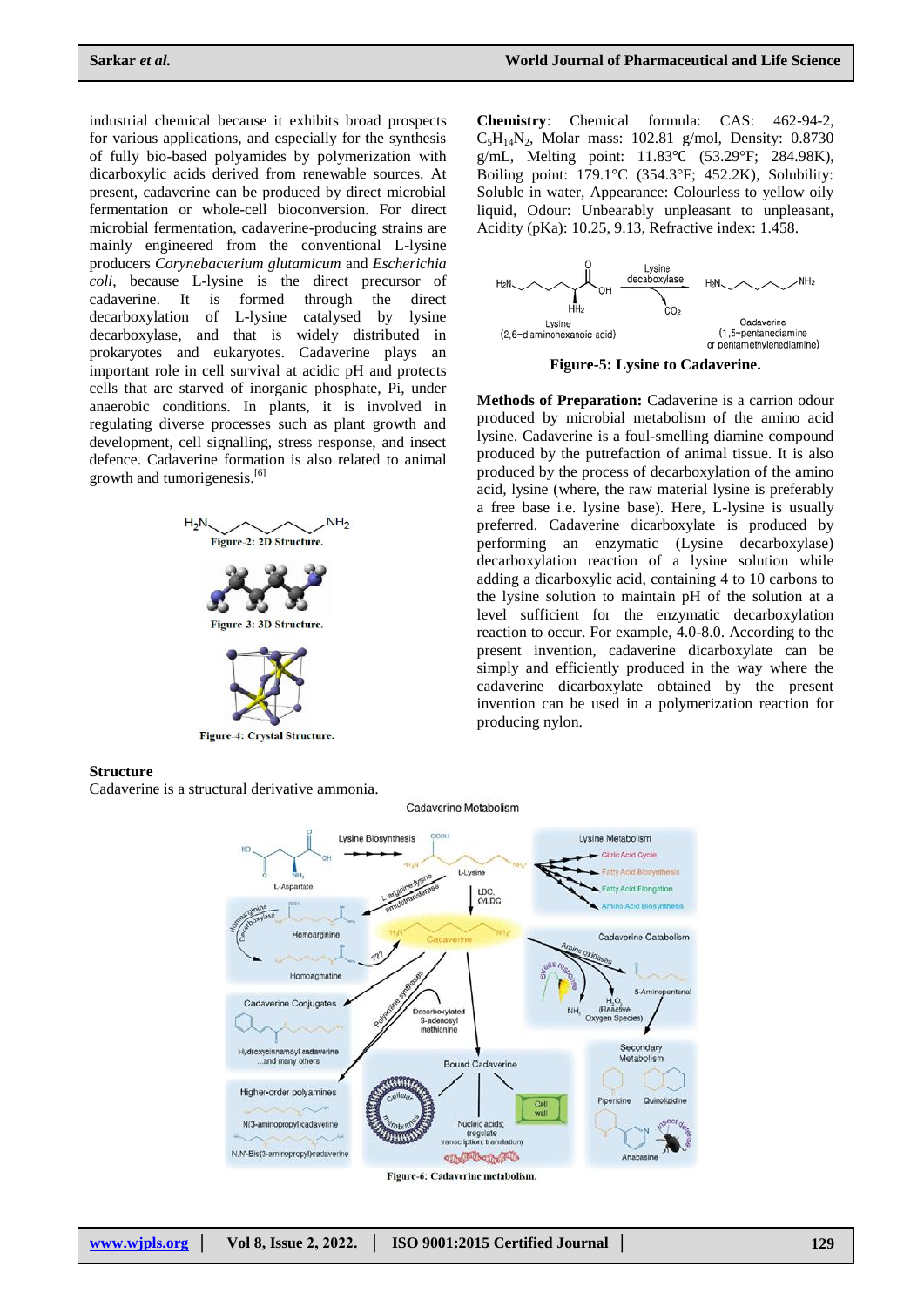**Metabolism of Cadaverine:** Lysine serves as a precursor for cadaverine, and is critical for fatty acid metabolism, the citric acid cycle, and amino acid synthesis. Cadaverine can be conjugated to phenolics, or used to construct higher-order polyamines. Cadaverine can also be oxidized, or converted to quinolizidine alkaloids. Bound cadaverine may affect cell-wall properties, membrane stability, gene expression and nucleic acid stability. The metabolism of Cadaverine have been extensively studied in *E. coli*. Cadaverine metabolism was investigated in vitro in several organs of the mouse by measuring  $14CO<sub>2</sub>$  formation from labelled precursors. The liver showed the highest formation of 14CO from [1,5-14C]-Cadaverine, whereas brain demonstrated a much lower formation. Anaerobiosis or inhibition of monoamine oxidase (MAO) activity significantly reduced  $14CO<sub>2</sub>$  formation in every organ, but inhibition of diamine oxidase (DAO) activity had no effect in brain and kidney.<sup>[7]</sup>

#### **Catabolism of Cadaverine**

**Biosynthesis:** Cadaverine has independent single exclusive biosynthetic pathway in all organisms. The synthesis of Cadaverine from lysine is also proposed as by product of methionine synthesis through aspartate pathway. However, the lysine decarboxylation by LDC (Lysine decarboxylase) is taking place through pyridoxyal phosphate but there are few exceptions. Like under ornithine deficiency, ODC (Ornithine

decarboxylase) can use lysine as an alternate substrate for Cadaverine synthesis. Biosynthesis of Cadaverine in Mice under the Influence of an Anabolic Steroid: Cadaverine (1, 5‐diaminopentane) in the kidney and urine was investigated in mice treated with the anabolic steroid Durabolin (nandrolone phenpropionate). After administration of this steroid cadaverine was found in the kidneys, whereas this amine could not be detected in the kidney of controls and the urinary excretion of Cadaverine was elevated 50 times after the administration of Durabolin into the body of mice.

**Catabolism:** Catabolism of polyamines takes place through amine of oxidases, acting as enzymes. Oxidation of Cadaverine is primarily through diamine oxidase in apoplast, leading to the production of 5- aminobutanal, ammonia and H2O2. The diamines oxidase has a low rate of catabolising Cadaverine. The regulation of DAO (diamine oxidase) in different plants could be different.The Arabidopsis genome mapping revealed total 12 diamine oxidases genes out of which ATAO1 is characterized. Apparently there appears to be linked between inhibitors of Cadaverine synthesis and diamine oxidases and DFMO (Difluoromethylornithine). Nonspecific effect on Cad synthesis indicates indirect regulation of polyamines contents depending on plant species and physical condition.



$$
\underset{\substack{\text{Putescine} \\ \text{Putescine}}} {\underset{\text{Putescine}}{\bigcup}} \underset{\substack{\text{N.H.0}}{\bigcirc} \text{H.10 H.0}_{\nu} \text{N}}{\underset{\text{PLN}}{\bigcirc} \text{H.10 H.0}_{\nu}} \text{N.H.}, \quad \underset{\text{H.10}}{\underbrace{\text{H.10}} \text{CH.10}} \xrightarrow{\text{H.10}} \underset{\text{H.11}}{\underbrace{\text{H.10}} \text{H.10}} \text{1-Pyrroline} \longrightarrow \text{GABA}
$$

**Role of Cadaverine: On Plants:** Cadaverine (Cad) a diamine, amino compound produced as a lysine catabolite is also implicated in growth and development of plants depending on environmental condition. For example, the Leguminosae have been shown to produce cadaverine and use it as a precursor in the biosynthesis of quinolizidine alkaloids, secondary metabolites that are involved in insect defence and also display therapeutic pharmacological properties. Cadaverine is also present in the environment; it can be produced by rhizosphere and phyllo sphere microbes. Markedly, exogenous cadaverine application causes alterations in root-system architecture.

**On Animals:** In Escherichia coli, Cadaverine is used to mediate acid stress (Haneburger et al., 2012), and the



Figure-7: Cadaverine Biosynthesis and Catabolism.

deathly odour of Cadaverine provides behavioural cues to animals (Rolen et al., 2003; Hussain et al., 2013). Cadaverine functions in a multitude of cellular processes critical to living organisms. Elevated levels of cadaverine have been found in the urine of some patients with defects in lysine metabolism. The odour commonly associated with bacterial vaginosis has been linked to cadaverine and putrescine.[8]

**Toxicity**: Cadaverine shows its toxicity in large doses. In rats, it has a low acute oral toxicity of 2,000 mg/kg body weight; its no-observed-adverse-effect level is 2,000 ppm (180 mg/kg body weight/day). Cadaverine are largely responsible for the foul odour of putrefying flesh, but also contribute to the odour of such processes as bad breath, etc.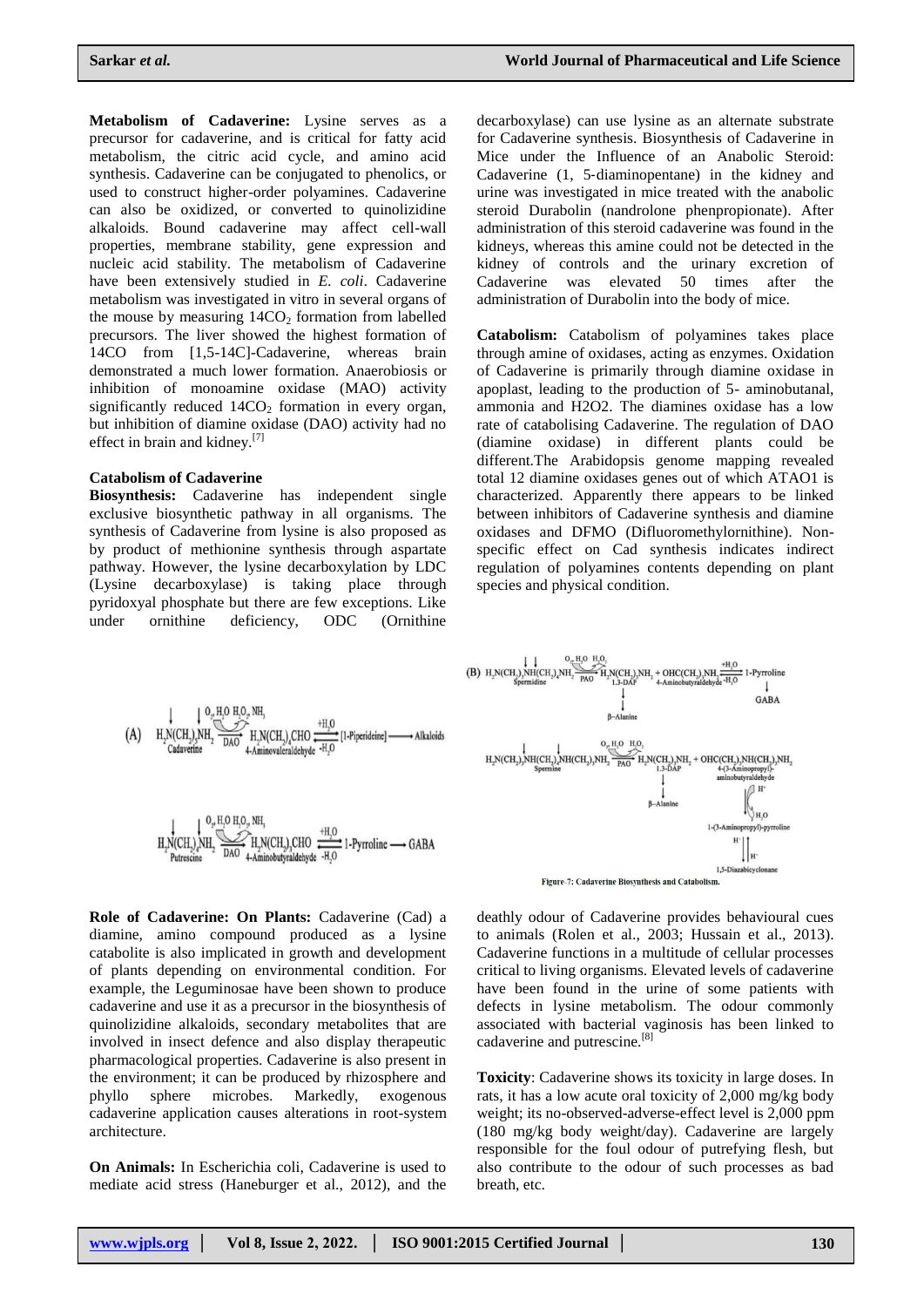### **Uses**

- Cadaverine, found in some plants in trace amount as a result of stress on the plant is sold in some hunting supply stores as a poisonous liquid as it has the capability to attract strangers.
- It is also used as a tool for training search and dogs.

**Clinical Significance:** Elevated levels of Cadaverine have been found in the urine of some patients with defects in lysine metabolism. The odour commonly associated with bacterial vaginosis has been linked to Cadaverine. Its presence is responsible for the odours of urine and semen.

**Treatment:** List of EMT (Endothelial-to-mesenchymal transition) genes differentially regulated upon Cadaverine treatment.

| <b>Abbreviation</b> | <b>Gene</b> name                                                       | Category |
|---------------------|------------------------------------------------------------------------|----------|
| MMP <sub>2</sub>    | Matrix Metalloproteinase Extracellular matrix and cell adhesion        |          |
| MMP3                | Matrix Metalloproteinase                                               | 3        |
| MMP9                | Matrix Metalloproteinase                                               | 9        |
| Krt14               | Keratin                                                                | 4        |
| CDH <sub>1</sub>    | E-cadherin                                                             |          |
| Spp1                | Secreted Phosphoprotein                                                |          |
| FgfBp1              | Fibroblast Growth Factor Binding Protein Cell growth and proliferation |          |
| Notch1              | <b>Notch</b>                                                           |          |
| Tgfb3               | <b>Transforming Growth Factor Beta</b>                                 | 3        |
| Erbb <sub>3</sub>   | Human Epidermal Growth Factor Receptor                                 | 3        |
| Esr1                | Oestrogen Receptor                                                     |          |
| IgfBp4              | Insulin Like Growth Factor Binding Protein                             |          |

**Putrescine** [110-60-1] A field experiment was conducted in the north western part of Kom Osheem district, Tamiya Town, El- Fayoum Governorate, Egypt to study the possibility of using potassium foliar spray of (K2SO4) at rate of 1000L⁄ ha-1 twice after one month from sowing and at one month later and putrescine (1,4- Diaminobutane dihydrochloride) foliar spray of 10 u M solution, The putrescine was sprayed in two equal doses, one dose after one month from the sorghum sowing and the second dose one month later at rate of 1000L⁄ ha-1., to mitigate the negative effect of irrigation with mixed water and drainage water on sorghum plants. Irrigation with the Nile fresh water was used for comparison. Soil pH, EC, soluble cations both soluble sulphate and chloride and SAR significantly increased due to using mixed or drainage water.

### **Introduction**



Higher values of plant height, dry weight/plant, weight of grains/panicle, 1000-grain weight and both grain and stalk yields, as well as N, P, K, Ca and K/Na ratio in sorghum leaves and grains were recorded for the plants irrigated with the Nile fresh water.Or supplied with potassium and or putrescine. Plants irrigated with drainage water without potassium or putrescine recorded the lowest values, except for the 1000-grain weight which was not affected by putrescine. Effect of putrescine was more pronounced under mixed or drainage water. The treatment of using mixed water+potassium chloride+putrescine resulted in sorghum yield almost equal to that irrigated with the Nile

fresh water. Foliar spraying with potassium and putrescine might mitigate the adverse effect of using saline water for irrigation.<sup>[9]</sup>

**Structure of Putrescine:** Putrescine is a four-carbon alkane-alpha, omega-diamine. It is obtained by the breakdown of amino acids and is responsible for the foul odour of putrefying flesh. It has a role as a fundamental metabolite and an antioxidant. It is a conjugate base of a 1, 4-butanediammonium.

**Production of putrescine:** Putrescine is produced on an industrial scale by hydrogenation of succinonitrile, which is produced by addition of hydrogen cyanide to acrylonitrile. Putrescine is reacted with adipic acid to yield the polyamide Nylon 46, which is marketed by DSM under the trade name Stanyl. Biotechnological production of putrescine from renewable feedstock is a promising alternative to the chemical synthesis. A metabolically engineered strain of Escherichia coli that produces putrescine at high titre in glucose mineral salts medium has been described.

**Biochemistry of putrescine:** Spermidine synthase uses Putrescine and S-adenosylmethioninamine (decarboxylated S-adenosyl methionine) to produce spermidine. Spermidine in turn is combined with another S-adenosylmethioninamine and gets converted to spermine.